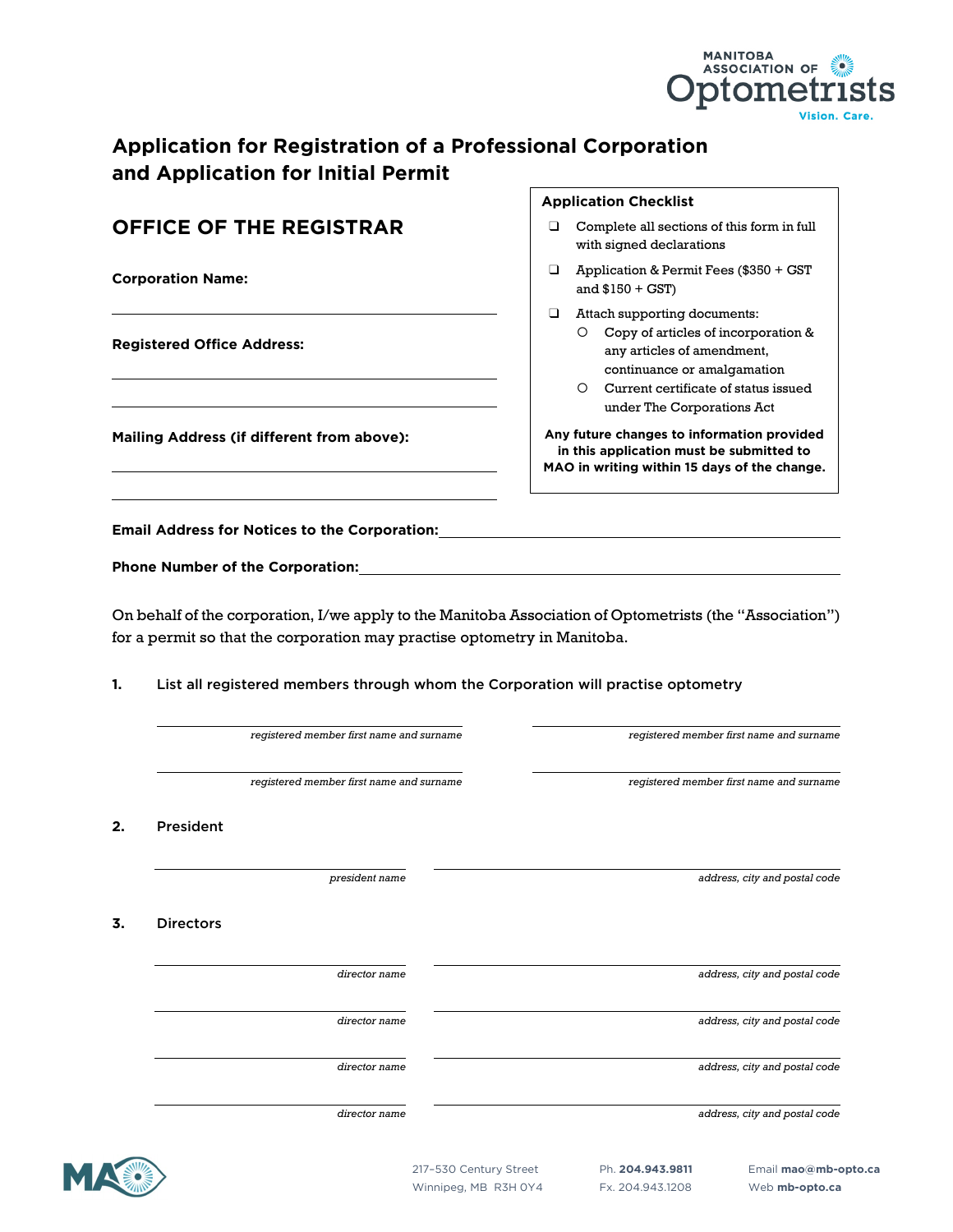### **Application for Registration of a Professional Corporation & Application for Initial Permit in the Province of Manitoba**

### **4.** Voting Shareholders

| voting shareholder name                                       | address, city and postal code                | share class |
|---------------------------------------------------------------|----------------------------------------------|-------------|
| voting shareholder name                                       | address, city and postal code                | share class |
| voting shareholder name                                       | address, city and postal code                | share class |
| voting shareholder name                                       | address, city and postal code                | share class |
| voting shareholder name                                       | address, city and postal code                | share class |
| <b>Non-Voting Shareholders</b><br>non-voting shareholder name | relationship to specified voting shareholder |             |
|                                                               |                                              | share class |
| non-voting shareholder name                                   | relationship to specified voting shareholder | share class |
| non-voting shareholder name                                   | relationship to specified voting shareholder | share class |
| non-voting shareholder name                                   | relationship to specified voting shareholder | share class |
| non-voting shareholder name                                   | relationship to specified voting shareholder | share class |
| non-voting shareholder name                                   | relationship to specified voting shareholder | share class |

## **6.** List all practice names and addresses where the Corporation will practise optometry

| address, city and postal code | practice name |
|-------------------------------|---------------|
| address, city and postal code | practice name |
| address, city and postal code | practice name |
| address, city and postal code | practice name |
| address, city and postal code | practice name |

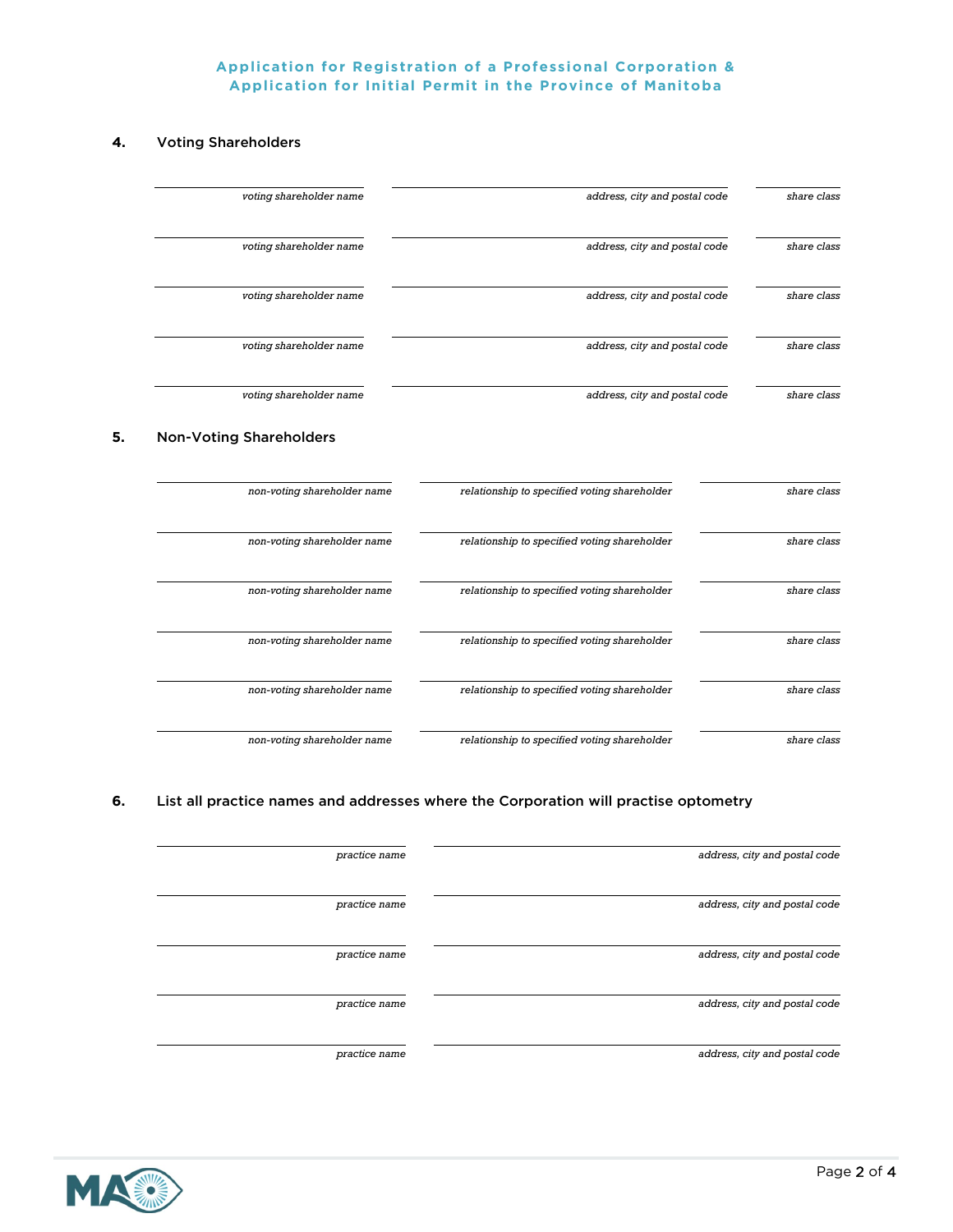## **Application for Registration of a Professional Corporation & Application for Initial Permit in the Province of Manitoba**

#### **7.** List all dispensaries that the Corporation owns or in which the Corporation is a shareholder

| dispensary name | address, city and postal code | $\Box$ dispensary is<br>incorporated |
|-----------------|-------------------------------|--------------------------------------|
| dispensary name | address, city and postal code | $\Box$ dispensary is<br>incorporated |
| dispensary name | address, city and postal code | $\Box$ dispensary is<br>incorporated |
| dispensary name | address, city and postal code | $\Box$ dispensary is<br>incorporated |
| dispensary name | address, city and postal code | $\Box$ dispensary is<br>incorporated |

#### **8.** Voting Shareholder's Declarations

I/we declare and certify that:

- I/we are current registered members of the Association and the voting shareholders of this professional corporation;
- this professional corporation is incorporated, formed by amalgamation or continued under *The Corporation Act, C.C.S.M. c. C225 (the "Corporations Act")*, and is in good standing pursuant to the provisions of the *Corporations Act*;
- this professional corporation does not carry on and will not carry on any business or activity other than the practice of optometry and the provision of other services directly associated with that practice;
- **voting shares:** each voting share of the professional corporation as set out in Section 4 of this Application is legally and beneficially owned by one or more of the following:
	- members of the Association who hold valid certificates of registration; or,
	- professional corporations permitted under the Optometry Act;
- **non-voting shares:** each other share in the capital stock of the professional corporation as set out in Section 5 of this Application is legally and beneficially owned by:
	- a person who is a voting shareholder of the professional corporation;
	- a spouse, common-law partner or child, within the meaning of The Income Tax Act (Canada), of a voting shareholder of the professional corporation; or,
	- a professional corporation, each share of the capital stock of which is legally and beneficially owned by a person who is referred to in previous sub-paragraphs;
- **directors:** each director of the corporation as set out in Section 3 of this Application is a member of the Association holding a valid certificate of registration;
- **president:** the president of the corporation as set out in Section 2 of this Application is a member of the Association holding a valid certificate of registration;
- I/we understand that I/we are required to report to the Registrar within 15 days of any change in the articles or particulars of this professional corporation as provided in this initial application. I/we understand that failure to do so shall result in suspension or cancellation of the permit;